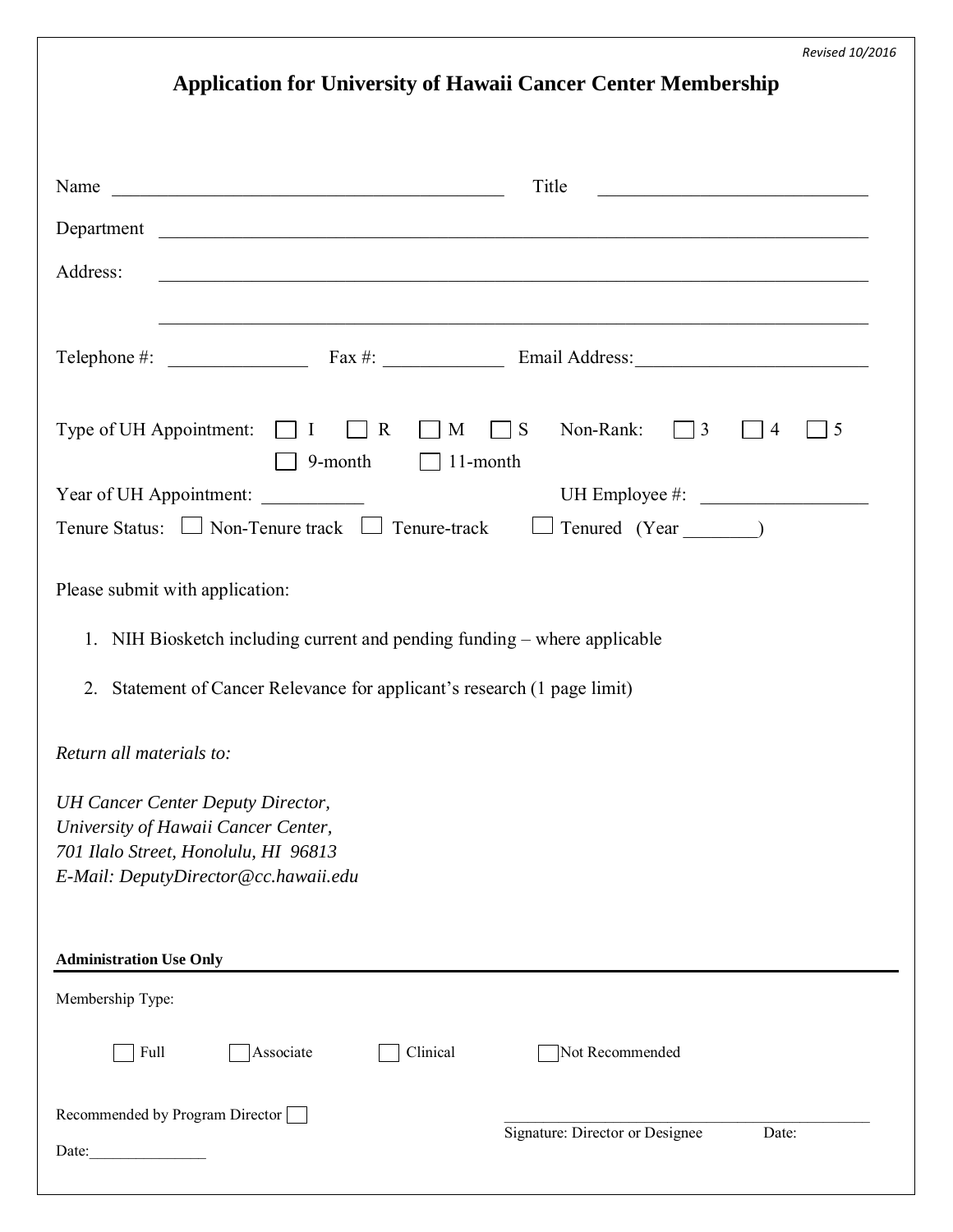## **Membership application process** *(this is a web based application with workflow via email)*

- 1. Applicants forward the membership application materials to the Deputy Director as a single pdf file via email. The current membership application form can be found on the UHCC website (https://uhcancercenter.org/research). Complete applications include the following:
	- a. Membership Application Form
	- b. NIH Biosketch including current and pending funding where applicable
	- d. Statement of Cancer Relevance for applicant's research (1 page limit)
- 2. A Membership committee comprised of the Cancer Center Deputy Director and Associate Directors will review the application and make a recommendation on the appropriate membership category and program to the Cancer Center Director.
- 3. The Cancer Center Director will make the final decision and inform the applicant in writing as well as the relevant Program Director and the Associate Director of Administration (ADA).
- 4. The office of the ADA will keep records of the application and letter of membership from the Cancer Center Director. Complete membership rosters will also be maintained in the office of the ADA.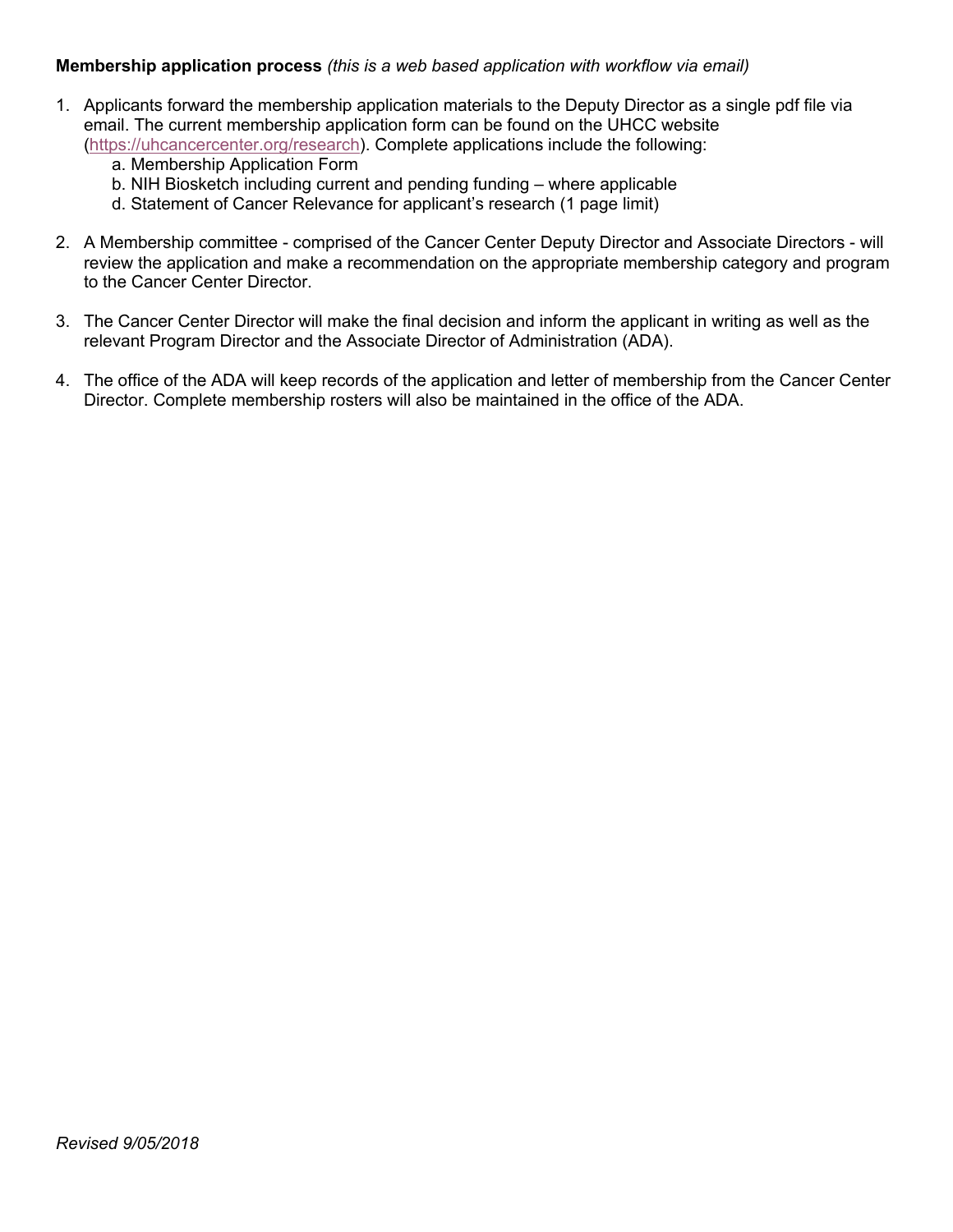## **University of Hawaii Cancer Center - Membership Criteria**

Faculty employed by the University of Hawaii Cancer Center (UHCC) and "Matrix" faculty from other University of Hawaii (UH) units and non-UH partner institutions apply for UHCC Cancer Center Support Grant (CCSG) membership using the membership application form found on the UHCC webpages or available by request. After consultation with the membership committee the Cancer Center Director appoints members in a specific membership category based on set criteria described below. Regular review of membership by the Cancer Center Director and Membership Committee may result in continuation, termination or change in membership category. Continuous membership is contingent on continued pursuit of cancer-related peer-reviewed research and/or cancer-related clinical activities. To be eligible for CCSG membership, the applicant must have either a Doctoral level full or part time faculty appointment at the University of Hawaii OR a Clinical or Research appointment/employment at one of the partners of the UHCC. Membership category is determined as follows.

- **I. Full CCSG Member.** The applicant must meet one of the following criteria:
	- 1. Be the Principal Investigator (PI), Multiple PI (MPI), or Project Director (PD) on NCI-approved peerreviewed program-eligible awards (e.g., R01, P01, U01, DOD, ACS, AICR, etc.)\*. Peer-review is defined by the National Cancer Institute (NCI) but generally includes all federal organizations and large non-profits. For the list see link at bottom of this document.\* Grants must include a clearly defined cancer focus.
	- 2. Be PI of an investigator initiated clinical trial
	- 3. Serve in a leadership role in the CCSG (i.e. Senior Leadership Committee of the UHCC)
	- 4. Director of a shared resource in the UHCC

Full members have the following benefits:

- a. Eligibility to compete for UHCC Developmental Funds and pilot projects
- b. Eligibility for subsidized use of UHCC supported shared resources
- c. Eligible to direct or assist strategic planning initiatives
- d. Association with a CCSG Research Program
- e. Invitations to scientific retreats, seminars and special programs
- f. Inclusion on the UHCC website
- **II. Associate CCSG Member.** The applicant must meet one of the following criteria:
	- 1. Have cancer-related co-publications in peer-reviewed journals
	- 2. Provide a significant and independent clinical, translational, or basic science research contribution
	- 3. Be in the first 3 years of a faculty appointment at the Cancer Center
	- 4. Play a key role in a national cooperative group

Associate members have the following benefits:

- a. Eligibility to compete for UHCC Developmental Funds and pilot projects
- b. Eligibility for subsidized use of UHCC supported shared resources
- c. Association with a CCSG Research Program
- d. Invitation to scientific retreats, seminars and special programs
- e. Inclusion on the UHCC website

## **All members commit to:**

- Actively participate in at least one CCSG research program
- Develop Inter- and intra-programmatic research collaborations leading to publications and proposals
- Provide annual updates of cancer-focused funding, publications, accruals, and leadership roles (nationally & institutionally) for CCSG progress reports and/or competitive renewal
- Acknowledge use of CCSG shared resources, salary support, and/or research development awards and provide associated PMCID to document compliance with NIH policy (when appropriate).